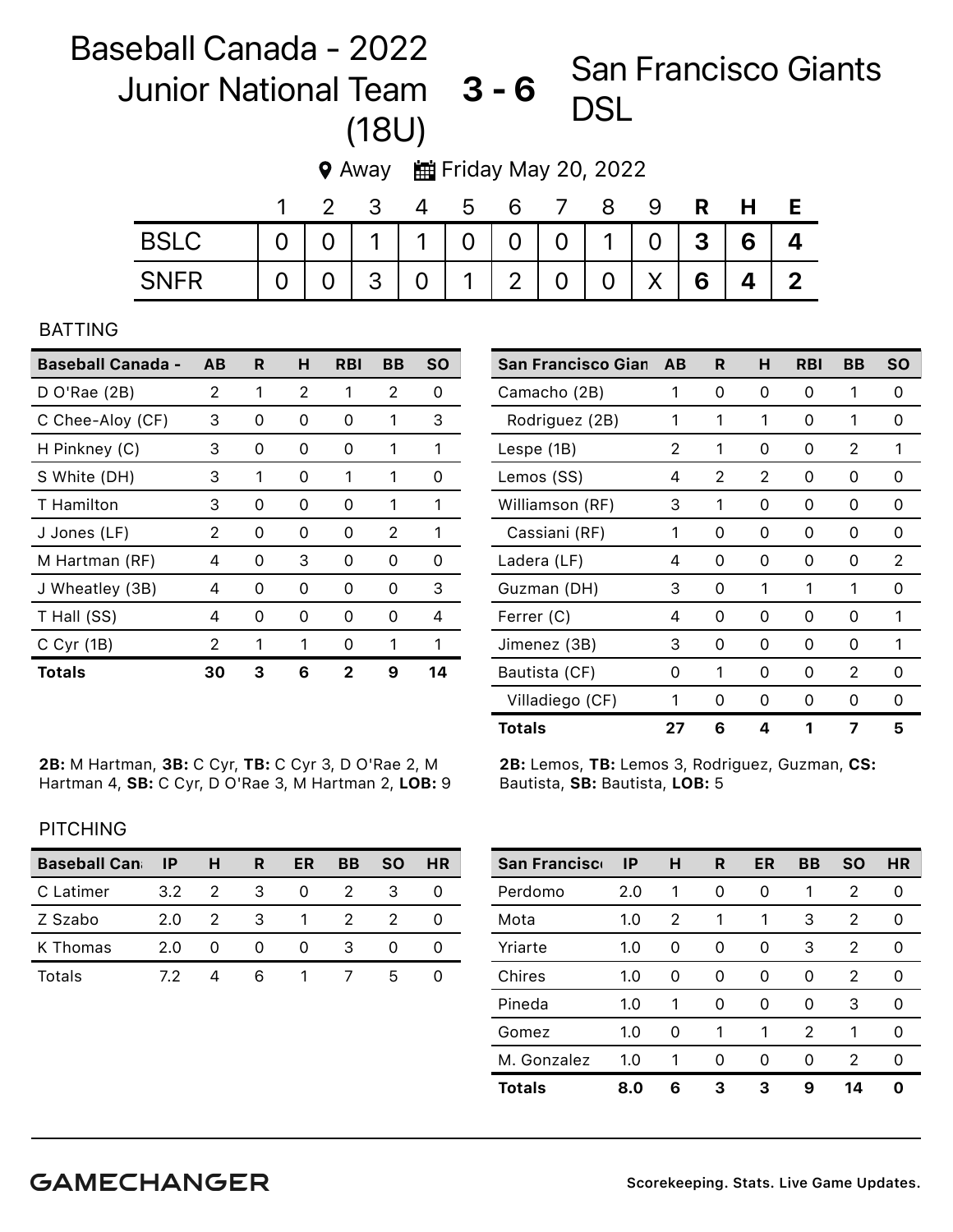P-S: K Thomas 31-12, Z Szabo 34-21, C Latimer 59-34, WP: C Latimer, BF: K Thomas 8, Z Szabo 11, C Latimer 15